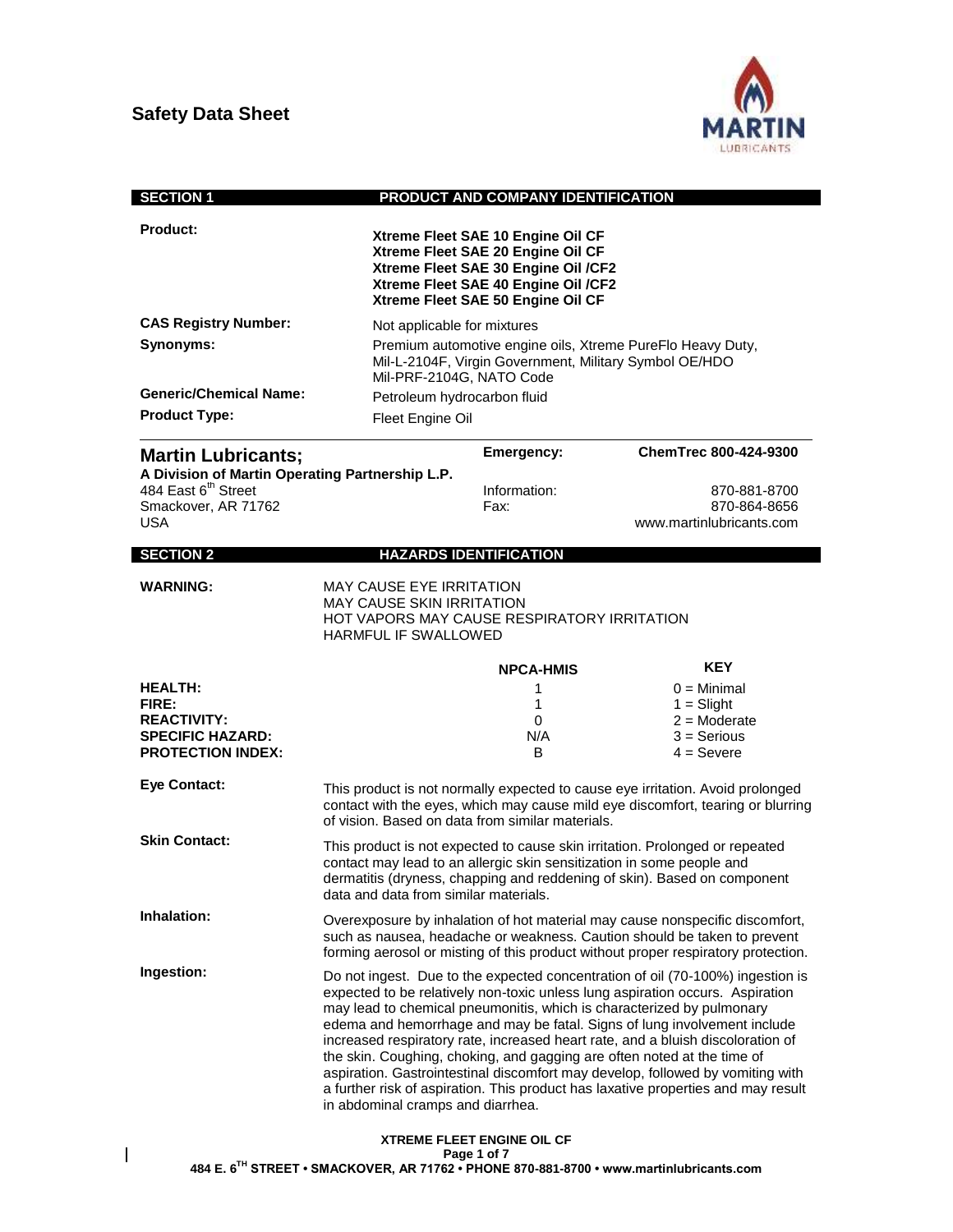

| <b>SECTION 3</b>                               | <b>COMPOSITION / INFORMATION ON INGREDIENTS</b> |           |                                   |                                  |                            |             |
|------------------------------------------------|-------------------------------------------------|-----------|-----------------------------------|----------------------------------|----------------------------|-------------|
| <b>INGREDIENTS</b>                             | CAS#                                            | %         | <b>ACGIH</b><br>TWA               | <b>OSHA</b><br><b>PEL</b>        | <b>OSHA</b><br><b>STEL</b> | <b>SKIN</b> |
| Hydrotreated paraffinic<br>distillates         | Mixture                                         | $75 - 85$ | 5 mg/m <sup>3</sup><br>(oil mist) | $5 \text{ mg/m}^3$<br>(oil mist) | 10 mg/m $3$<br>(oil mist)  | NO          |
| Proprietary additives                          | Mixture                                         | $15 - 25$ | $5 \text{ mg/m}^3$<br>(oil mist)  | $5 \text{ mg/m}^3$<br>(oil mist) | 10 mg/m $3$<br>(oil mist)  | NO          |
| Zinc salts of dialkyl<br>dithiophosphoric acid | 68649-42-3                                      | < 0.5     | $5 \text{ mg/m}^3$<br>(oil mist)  | $5 \text{ mg/m}^3$<br>(oil mist) | 10 mg/m $3$<br>(oil mist)  | ΝO          |

There are no additional ingredients present which the current knowledge and in concentration applicable, are classified as hazardous to health or environment and hence require reporting in this section.

#### **ABBREVIATIONS:**

 $\overline{\phantom{a}}$ 

NE: None Established NA: Not Applicable (1): NIOSH Guidelines (2) "Manufacturer Recommendation" Short Term Exposure Limit ND: Not Determined

| <b>SECTION 4</b>     | <b>FIRST AID MEASURES</b>                                                                                                                                                                                                                                                                                                   |
|----------------------|-----------------------------------------------------------------------------------------------------------------------------------------------------------------------------------------------------------------------------------------------------------------------------------------------------------------------------|
| <b>Eve Contact:</b>  | Immediately flush eyes with large amounts of water and continue flushing<br>until irritation subsides. If irritation persists call a physician. If material is hot,<br>treat for thermal burns and take victim to hospital immediately.                                                                                     |
| <b>Skin Contact:</b> | Remove contaminated clothing. Wash contaminated area thoroughly with<br>soap and water. If redness or irritation occurs, seek medical attention. If<br>material is hot, submerge injured area in cold water. If victim is severely<br>burned, remove to a hospital immediately. Wash contaminated clothing<br>before reuse. |
| Inhalation:          | If overcome by inhalation of hot vapors, remove to fresh air. Use oxygen if<br>there is difficulty breathing or artificial respiration if breathing has stopped.<br>Do not leave victim unattended. Seek immediate medical attention if<br>necessary.                                                                       |
| Ingestion:           | DO NOT INDUCE VOMITING. Do not induce vomiting due to aspiration<br>hazard. Immediately give 2 glasses of water. Never give anything by mouth<br>to an unconscious person. Should vomiting occur; lower head below knees<br>to avoid aspiration. Seek immediate medical attention.                                          |

| <b>SECTION 5</b>                                   |                                                                                                                                                                                                                                          | <b>FIRE FIGHTING MEASURES</b>      |                                    |                                    |                                     |
|----------------------------------------------------|------------------------------------------------------------------------------------------------------------------------------------------------------------------------------------------------------------------------------------------|------------------------------------|------------------------------------|------------------------------------|-------------------------------------|
| <b>Flash Point:</b>                                | by Cleveland Open Cup, ASTM D 92                                                                                                                                                                                                         |                                    |                                    |                                    |                                     |
|                                                    | <b>SAE 10</b>                                                                                                                                                                                                                            | <b>SAE 20</b>                      | <b>SAE 30</b>                      | <b>SAE 40</b>                      | <b>SAE 50</b>                       |
|                                                    | $228^{\circ}$ C<br>$442^{\circ}$ F                                                                                                                                                                                                       | $244^{\circ}$ C<br>$471^{\circ}$ F | $248^{\circ}$ C<br>$478^{\circ}$ F | $238^{\circ}$ C<br>$460^{\circ}$ F | $2620^{\circ}$ C<br>$503^{\circ}$ F |
| <b>Upper Flammable Limit:</b>                      | Not determined                                                                                                                                                                                                                           |                                    |                                    |                                    |                                     |
| Lower Flammable Limit:                             | Not determined                                                                                                                                                                                                                           |                                    |                                    |                                    |                                     |
| <b>Extinguishing Media:</b>                        | Use dry chemical, foam, water fog or carbon dioxide                                                                                                                                                                                      |                                    |                                    |                                    |                                     |
| <b>Special Fire Fighting</b><br><b>Procedures:</b> | Water may be ineffective but can be used to cool containers exposed to<br>heat or flame. Caution should be exercised when using water or foam as<br>frothing may occur, especially if sprayed into containers of hot, burning<br>liquid. |                                    |                                    |                                    |                                     |

### **XTREME FLEET ENGINE OIL CF Page 2 of 7 484 E. 6TH STREET • SMACKOVER, AR 71762 • PHONE 870-881-8700 • www.martinlubricants.com**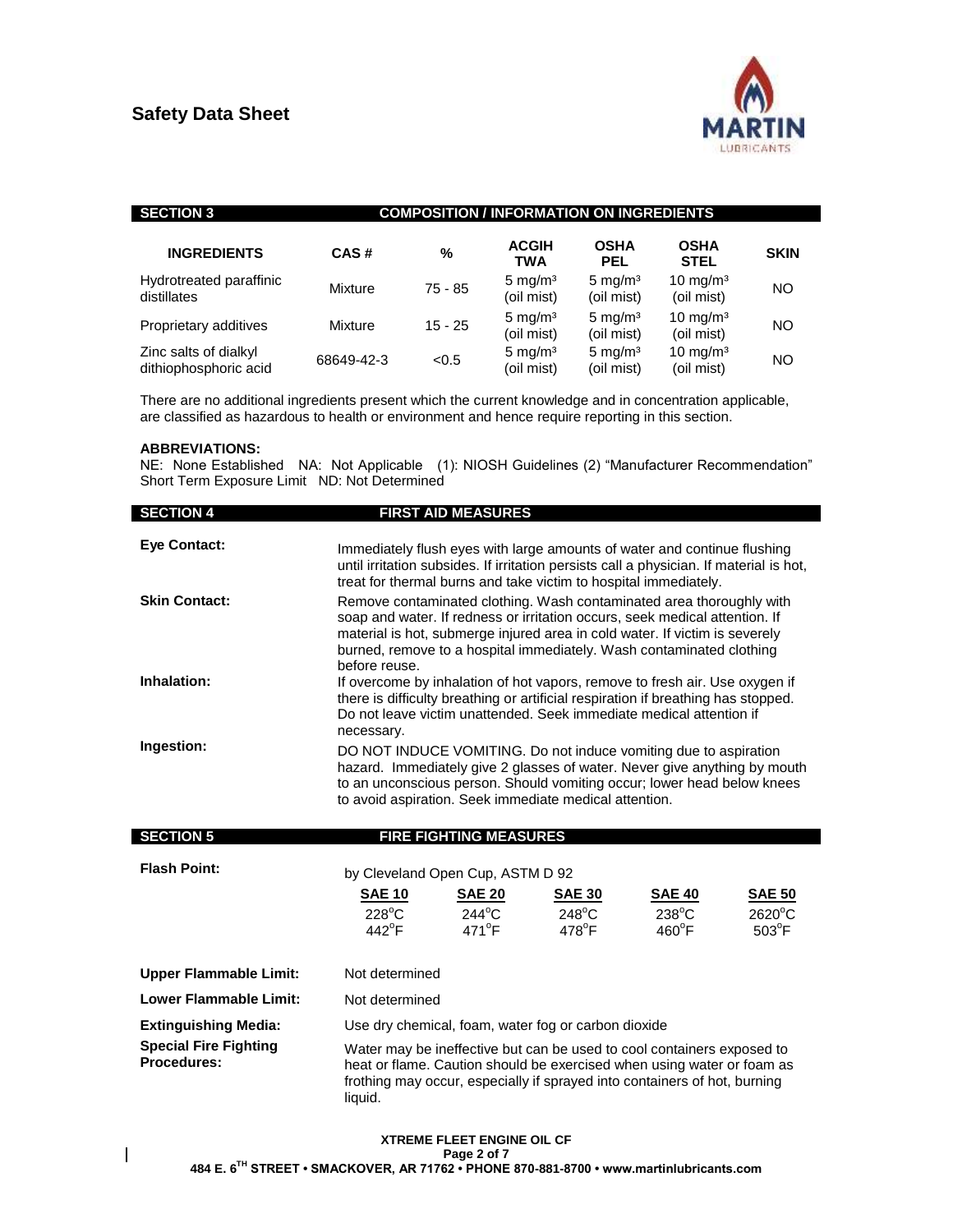

| <b>Unusual Fire and Explosion</b><br>Hazards: | Dense smoke may be generated while burning. Toxic fumes, gases or<br>vapors may evolve on burning. Heavy flammable vapors may settle along<br>ground level and low spots to create an invisible fire hazard. The vapors<br>may extend to sources of ignition and flash back.                                                                                                                                                                                                                                                                                                                                                                                                                   |
|-----------------------------------------------|------------------------------------------------------------------------------------------------------------------------------------------------------------------------------------------------------------------------------------------------------------------------------------------------------------------------------------------------------------------------------------------------------------------------------------------------------------------------------------------------------------------------------------------------------------------------------------------------------------------------------------------------------------------------------------------------|
| <b>By-products of</b><br><b>Combustion:</b>   | Oxides of C, Zn, Ca, Mg, P and S. Additional byproducts include hydrogen<br>sulfide, alkyl mercaptan and other sulfides                                                                                                                                                                                                                                                                                                                                                                                                                                                                                                                                                                        |
| <b>Auto-ignition Temperature:</b>             | Not determined                                                                                                                                                                                                                                                                                                                                                                                                                                                                                                                                                                                                                                                                                 |
| <b>Explosion Data:</b>                        | Not determined. Care should always be exercised in dust/mist areas.                                                                                                                                                                                                                                                                                                                                                                                                                                                                                                                                                                                                                            |
| <b>SECTION 6</b>                              | <b>ACCIDENTAL RELEASE MEASURES</b>                                                                                                                                                                                                                                                                                                                                                                                                                                                                                                                                                                                                                                                             |
| <b>Spill Procedures (Land):</b>               | Immediately turn off or isolate any source of ignition (pilot lights, electrical<br>equipment, flames, and heaters). Evacuate area and ventilate. Personnel<br>wearing proper protective equipment should contain spill immediately with<br>inert materials (sand, earth, chemical spill pads of cotton) by forming dikes.<br>Dikes should be placed to contain spill in a manner that will prevent material<br>from entering sewers and waterways. Large spill, once contained, may be<br>picked up using explosion proof, non-sparking vacuum pumps, shovels, or<br>buckets, and disposed of in suitable containers for disposal. If a large spill<br>occurs notify appropriate authorities. |
| <b>Spill Procedures (Water):</b>              | Remove from surface by skimming or with suitable adsorbents. If a large<br>spill occurs notify appropriate authorities.                                                                                                                                                                                                                                                                                                                                                                                                                                                                                                                                                                        |
| <b>Waste Disposal</b><br>Method:              | All disposals must comply with federal, state, and local regulations. The<br>material, if spilled or discarded may be a regulated waste. Refer to state<br>and local regulations. Department of Transportation regulations may apply<br>for transporting this material when spilled. See Section 14.                                                                                                                                                                                                                                                                                                                                                                                           |
|                                               | CAUTION - If spilled material is cleaned up using a regulated solvent, the<br>resulting waste mixture may be regulated.                                                                                                                                                                                                                                                                                                                                                                                                                                                                                                                                                                        |
| <b>SECTION 7</b>                              | <b>HANDLING AND STORAGE</b>                                                                                                                                                                                                                                                                                                                                                                                                                                                                                                                                                                                                                                                                    |
| <b>Handling Procedures:</b>                   | Keep containers closed when not in use. Do not transfer to unmarked<br>containers. Fire extinguishers should be kept readily available. See NFPA<br>30 and OSHA 1910.106 -- Flammable and Combustible Liquids. Empty<br>containers retain product residue which may exhibit hazards of material,<br>therefore do not pressurize, cut, glaze, weld, or use for any other purposes.<br>Return drums to reclamation centers for proper cleaning and reuse.                                                                                                                                                                                                                                        |
| <b>Storage Procedures:</b>                    | Store containers away from heat, sparks, open flame or oxidizing materials.                                                                                                                                                                                                                                                                                                                                                                                                                                                                                                                                                                                                                    |
| <b>Additional Information:</b>                | No additional information.                                                                                                                                                                                                                                                                                                                                                                                                                                                                                                                                                                                                                                                                     |
| <b>SECTION 8</b>                              | <b>EXPOSURE CONTROLS / PERSONAL PROTECTION</b>                                                                                                                                                                                                                                                                                                                                                                                                                                                                                                                                                                                                                                                 |
| <b>Personal Protection:</b>                   | Applicable mainly to persons in repeated contact situations such as<br>packaging of product, service/maintenance and cleanup/spill control<br>personnel.                                                                                                                                                                                                                                                                                                                                                                                                                                                                                                                                       |
| <b>Respiratory Protection:</b>                | None required if airborne concentrations are maintained below threshold<br>limits listed on page 1. Otherwise a respiratory protection program meeting<br>OSHA 1910.134 and ANSI Z88.2 requirements must be followed. Where<br>misting may occur, wear an MSHA/NIOSH approved (or equivalent) half-<br>mask form dust/mist air- purifying respirator.                                                                                                                                                                                                                                                                                                                                          |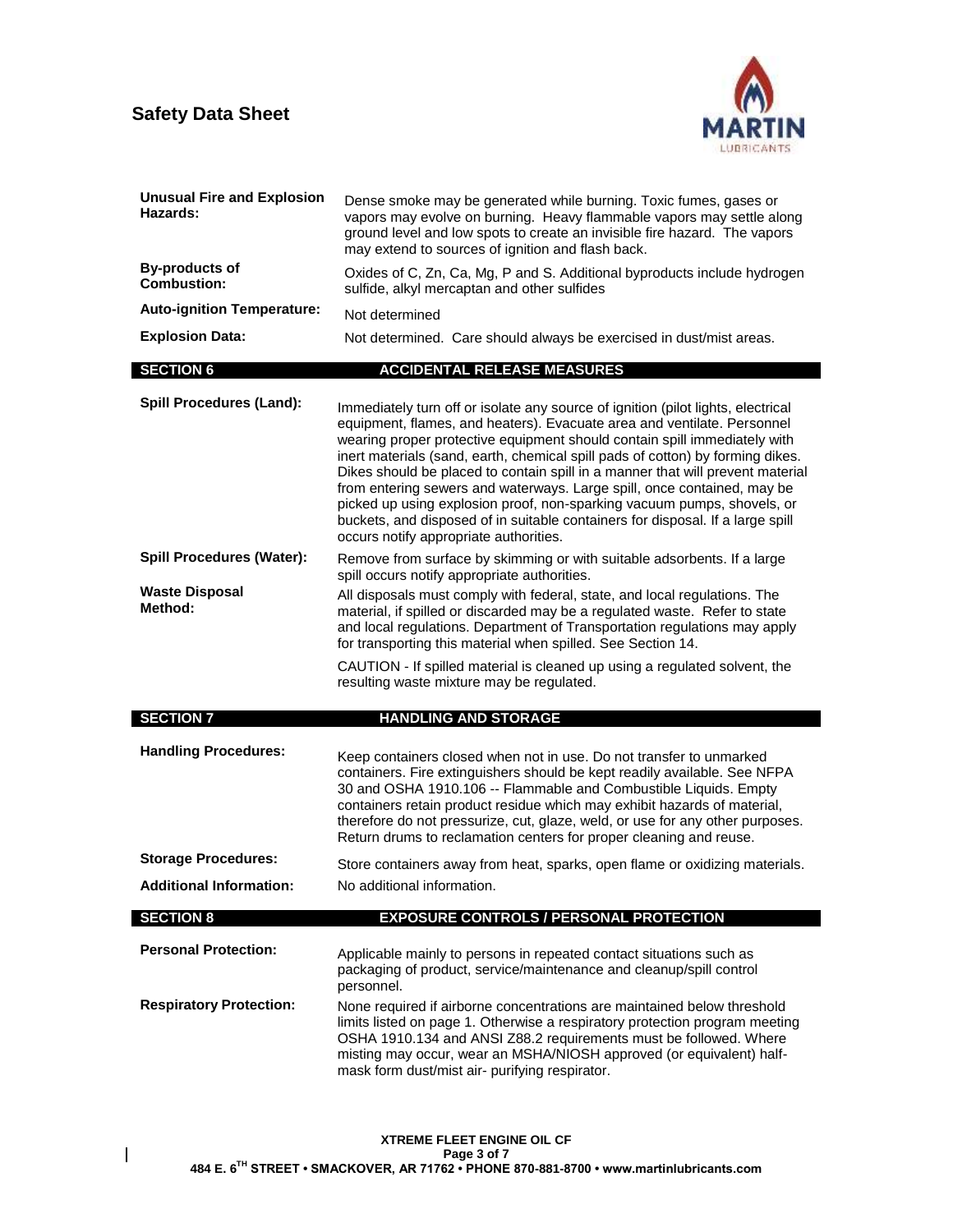$\mathbf I$ 



| <b>Eye Protection:</b>                              | Eye protection is always recommended. If material is handled such that it<br>could be splashed into the eyes, wear safety glasses with side shields or<br>vented/splash proof goggles (ANSI Z87.1 or approved equivalent).                                                                                                                                                                                                                                                                                                                                                                                                                                                                              |                                                                                                     |                                                                      |               |               |
|-----------------------------------------------------|---------------------------------------------------------------------------------------------------------------------------------------------------------------------------------------------------------------------------------------------------------------------------------------------------------------------------------------------------------------------------------------------------------------------------------------------------------------------------------------------------------------------------------------------------------------------------------------------------------------------------------------------------------------------------------------------------------|-----------------------------------------------------------------------------------------------------|----------------------------------------------------------------------|---------------|---------------|
| <b>Hand Protection:</b>                             |                                                                                                                                                                                                                                                                                                                                                                                                                                                                                                                                                                                                                                                                                                         | Impervious gloves such as neoprene or Nitrile rubber to avoid skin<br>sensitization and absorption. |                                                                      |               |               |
| <b>Other Protection:</b>                            | Use of an apron and over-boots of chemically impervious materials such as<br>neoprene or Nitrile rubber is recommended to avoid skin sensitization. If<br>handling hot material use insulated protective equipment. Launder soiled<br>clothes. Properly dispose of contaminated leather articles and other<br>materials, which cannot be decontaminated.                                                                                                                                                                                                                                                                                                                                                |                                                                                                     |                                                                      |               |               |
| <b>Local Control Measures:</b><br>Other:            | Use adequate ventilation when working with material in an enclosed area.<br>Mechanical methods such as fume hoods or area fans may be used to<br>reduce localized vapor/mist areas. If vapor or mist is generated when the<br>material is heated or handled, adequate ventilation in accordance with good<br>engineering practice must be provided to maintain concentrations below the<br>specified exposure. Eyewash stations and showers should be available in<br>areas where this material is used and stored.<br>Consumption of food and drink should be avoided in work areas where<br>product is present. Always wash hands and face with soap and water before<br>eating, drinking or smoking. |                                                                                                     |                                                                      |               |               |
| <b>SECTION 9</b>                                    |                                                                                                                                                                                                                                                                                                                                                                                                                                                                                                                                                                                                                                                                                                         |                                                                                                     | PHYSICAL AND CHEMICAL PROPERTIES                                     |               |               |
|                                                     |                                                                                                                                                                                                                                                                                                                                                                                                                                                                                                                                                                                                                                                                                                         |                                                                                                     |                                                                      |               |               |
| <b>Vapor Pressure:</b>                              |                                                                                                                                                                                                                                                                                                                                                                                                                                                                                                                                                                                                                                                                                                         |                                                                                                     | Negligible at STP (Standard Temperature and Pressure, 25°C at 1 ATM) |               |               |
| Gravity by ASTM D 1298:                             | <b>SAE 10</b>                                                                                                                                                                                                                                                                                                                                                                                                                                                                                                                                                                                                                                                                                           | <b>SAE 20</b>                                                                                       | <b>SAE 30</b>                                                        | <b>SAE 40</b> | <b>SAE 50</b> |
| <b>API Gravity</b>                                  | 33.1                                                                                                                                                                                                                                                                                                                                                                                                                                                                                                                                                                                                                                                                                                    | 28.9                                                                                                | 28.1                                                                 | 26.7          | 31.2          |
| Specific Gravity @ 15.6°C                           | 0.8597                                                                                                                                                                                                                                                                                                                                                                                                                                                                                                                                                                                                                                                                                                  | 0.8822                                                                                              | 0.8827                                                               | 0.8866        | 0.8944        |
| Density @ 15.6°C                                    | 7.164                                                                                                                                                                                                                                                                                                                                                                                                                                                                                                                                                                                                                                                                                                   | 7.351                                                                                               | 7.356                                                                | 7.388         | 7.453         |
| <b>Solubility</b>                                   |                                                                                                                                                                                                                                                                                                                                                                                                                                                                                                                                                                                                                                                                                                         |                                                                                                     | Negligible in water, soluble in hydrocarbon solvents                 |               |               |
| <b>Percent Volatile:</b>                            | Negligible at STP                                                                                                                                                                                                                                                                                                                                                                                                                                                                                                                                                                                                                                                                                       |                                                                                                     |                                                                      |               |               |
| Vapor Density, Air = 1:                             | >1 at STP                                                                                                                                                                                                                                                                                                                                                                                                                                                                                                                                                                                                                                                                                               |                                                                                                     |                                                                      |               |               |
| <b>Evaporation Rate,</b><br>$n$ -Butyl Acetate = 1: | Negligible at STP                                                                                                                                                                                                                                                                                                                                                                                                                                                                                                                                                                                                                                                                                       |                                                                                                     |                                                                      |               |               |
| Odor:                                               | Mild petroleum hydrocarbon odor                                                                                                                                                                                                                                                                                                                                                                                                                                                                                                                                                                                                                                                                         |                                                                                                     |                                                                      |               |               |
| <b>Appearance:</b>                                  | Amber, clear fluid                                                                                                                                                                                                                                                                                                                                                                                                                                                                                                                                                                                                                                                                                      |                                                                                                     |                                                                      |               |               |
| Viscosity by ASTM D 445:                            | <b>SAE 10</b>                                                                                                                                                                                                                                                                                                                                                                                                                                                                                                                                                                                                                                                                                           | <b>SAE 20</b>                                                                                       | <b>SAE 30</b>                                                        | <b>SAE 40</b> | <b>SAE 50</b> |
| cSt at 40°C (104°F)                                 | 23.73                                                                                                                                                                                                                                                                                                                                                                                                                                                                                                                                                                                                                                                                                                   | 61.03                                                                                               | 82.66                                                                | 151.49        | 233.21        |
| cSt at 100°C (212°F)                                | 4.71                                                                                                                                                                                                                                                                                                                                                                                                                                                                                                                                                                                                                                                                                                    | 8.40                                                                                                | 9.91                                                                 | 14.97         | 19.11         |
| <b>Boiling Point:</b>                               |                                                                                                                                                                                                                                                                                                                                                                                                                                                                                                                                                                                                                                                                                                         |                                                                                                     | Not determined. Expected to be > 260°C (500°F).                      |               |               |
| Pour Point (°C):                                    | <b>SAE 10</b>                                                                                                                                                                                                                                                                                                                                                                                                                                                                                                                                                                                                                                                                                           | <b>SAE 20</b>                                                                                       | <b>SAE 30</b>                                                        | <b>SAE 40</b> | <b>SAE 50</b> |
| by ASTM D 97                                        | $-45$                                                                                                                                                                                                                                                                                                                                                                                                                                                                                                                                                                                                                                                                                                   | $-39$                                                                                               | $-39$                                                                | $-39$         | $-27$         |
| <b>Molecular Weight:</b>                            | Not determined.                                                                                                                                                                                                                                                                                                                                                                                                                                                                                                                                                                                                                                                                                         |                                                                                                     |                                                                      |               |               |
| <b>SECTION 10</b>                                   |                                                                                                                                                                                                                                                                                                                                                                                                                                                                                                                                                                                                                                                                                                         | STABILITY AND REACTIVITY                                                                            |                                                                      |               |               |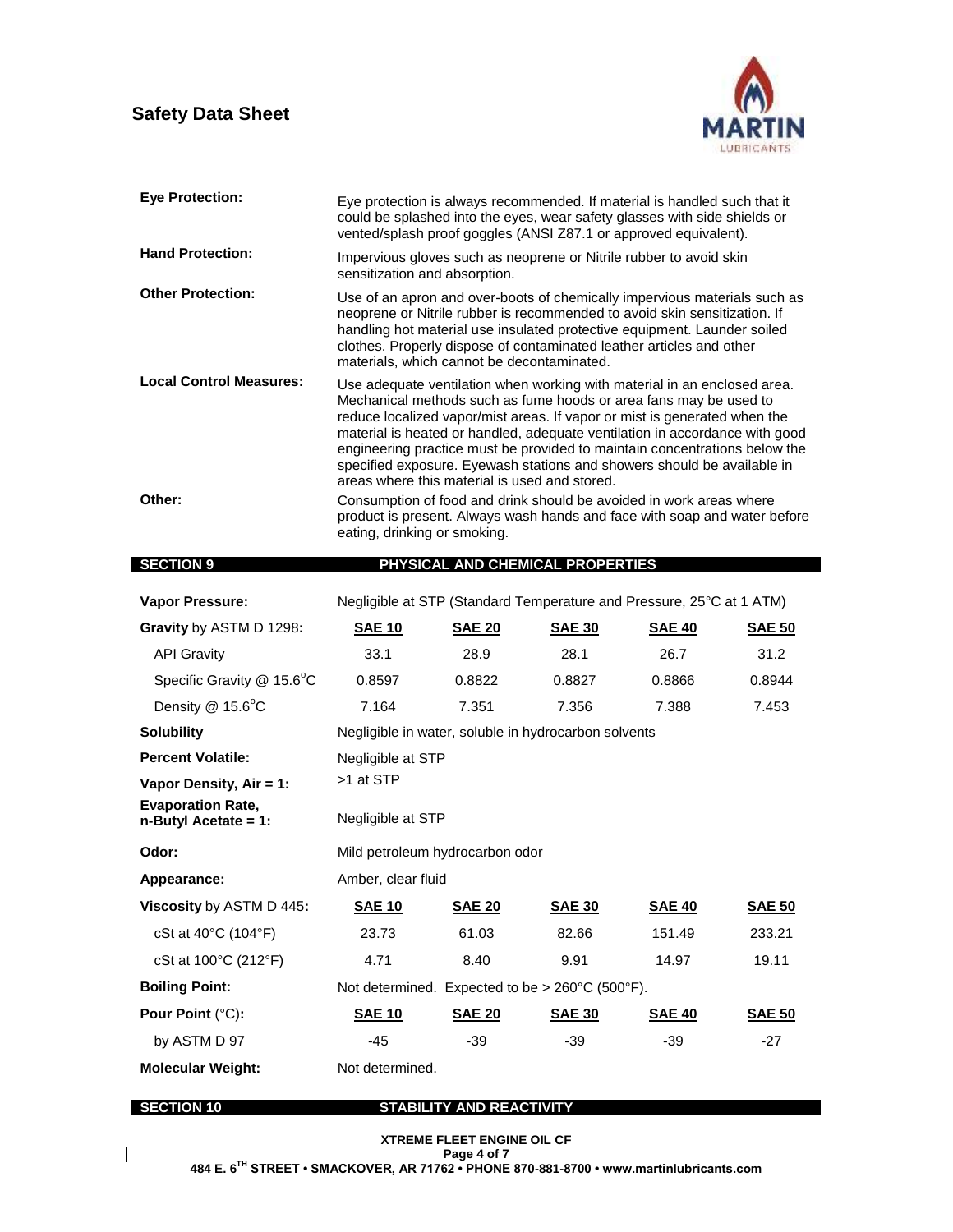

| <b>Stability:</b>                                      | Material is stable at room temperature and pressure.                                                                                                                                                                                                                                                                                                                                                                                                                                                                                                                                                                          |
|--------------------------------------------------------|-------------------------------------------------------------------------------------------------------------------------------------------------------------------------------------------------------------------------------------------------------------------------------------------------------------------------------------------------------------------------------------------------------------------------------------------------------------------------------------------------------------------------------------------------------------------------------------------------------------------------------|
| <b>Conditions To Avoid:</b>                            | Avoid high temperatures and product contamination.                                                                                                                                                                                                                                                                                                                                                                                                                                                                                                                                                                            |
| <b>Incompatibility With Other</b><br><b>Materials:</b> | Avoid contact with acids and oxidizing materials.                                                                                                                                                                                                                                                                                                                                                                                                                                                                                                                                                                             |
| <b>Decomposition Products:</b>                         | Smoke, carbon monoxide and dioxide, and other aldehydes of incomplete<br>combustion. Oxides of C, Zn, P, Mg and S. Hydrogen sulfide and alkyl<br>mercaptans and other sulfides may be released.                                                                                                                                                                                                                                                                                                                                                                                                                               |
| <b>Hazardous Polymerization:</b>                       | Will not occur.                                                                                                                                                                                                                                                                                                                                                                                                                                                                                                                                                                                                               |
| <b>SECTION 11</b>                                      | <b>TOXICOLOGICAL INFORMATION</b>                                                                                                                                                                                                                                                                                                                                                                                                                                                                                                                                                                                              |
| <b>Oral Toxicity:</b>                                  | Not determined.                                                                                                                                                                                                                                                                                                                                                                                                                                                                                                                                                                                                               |
| <b>Dermal Toxicity:</b>                                | Not determined.                                                                                                                                                                                                                                                                                                                                                                                                                                                                                                                                                                                                               |
| <b>Inhalation Toxicity:</b>                            | On rare occasions, prolonged and repeated exposure to oil mist poses a risk<br>of pulmonary disease such as chronic lung inflammation. This condition is<br>usually asymptotic as a result of repeated small aspirations. Shortness of<br>breath and cough are the most common symptoms. Based on data from<br>similar materials.                                                                                                                                                                                                                                                                                             |
| <b>Dermal Sensitization:</b>                           | Prolonged or repeated contact may make skin more sensitive to other skin<br>sensitizers. Based on data from similar materials.                                                                                                                                                                                                                                                                                                                                                                                                                                                                                                |
| <b>Chronic Toxicity:</b>                               | Not determined.                                                                                                                                                                                                                                                                                                                                                                                                                                                                                                                                                                                                               |
| Carcinogenicity:                                       | Not determined.                                                                                                                                                                                                                                                                                                                                                                                                                                                                                                                                                                                                               |
| <b>Mutagenicity:</b>                                   | This product contains zinc alkyl dithiophosphates (ZDP). Several ZDPs<br>have been reported to have weak mutagenic activity in cultured mammalian<br>cells but only at concentrations that were toxic to the test cells. We do not<br>believe that there is any mutagenic risk to workers exposed to this product's<br>concentration level of ZDP.                                                                                                                                                                                                                                                                            |
| <b>Reproductive Toxicity:</b>                          | Not determined.                                                                                                                                                                                                                                                                                                                                                                                                                                                                                                                                                                                                               |
| Teratogenicity:                                        | Not determined.                                                                                                                                                                                                                                                                                                                                                                                                                                                                                                                                                                                                               |
| Other:                                                 | This product contains petroleum base oils, which may be refined by various<br>processes including severe solvent extraction, severe hydro-cracking, or<br>severe hydro-treating. None of the oils require a cancer warning under the<br>OSHA Hazard Communication Standard (29 CFR 1910.1200). These oils<br>have not been listed in the National Toxicology Program (NTP) Annual<br>Report nor have they been classified by the International Agency for<br>Research on Cancer (IARC) as; carcinogenic to humans (Group 1),<br>probably carcinogenic to humans (Group 2A), or possibly carcinogenic to<br>humans (Group 2B). |
| <b>SECTION 12</b>                                      | <b>ECOLOGICAL INFORMATION</b>                                                                                                                                                                                                                                                                                                                                                                                                                                                                                                                                                                                                 |
| <b>Environmental Toxicity:</b>                         | This material may be toxic to aquatic organisms and should be kept out of<br>sewage and drainage systems and all bodies of water.                                                                                                                                                                                                                                                                                                                                                                                                                                                                                             |
| <b>Environmental Fate:</b>                             | No data available.                                                                                                                                                                                                                                                                                                                                                                                                                                                                                                                                                                                                            |
| <b>SECTION 13</b>                                      | <b>DISPOSAL CONSIDERATIONS</b>                                                                                                                                                                                                                                                                                                                                                                                                                                                                                                                                                                                                |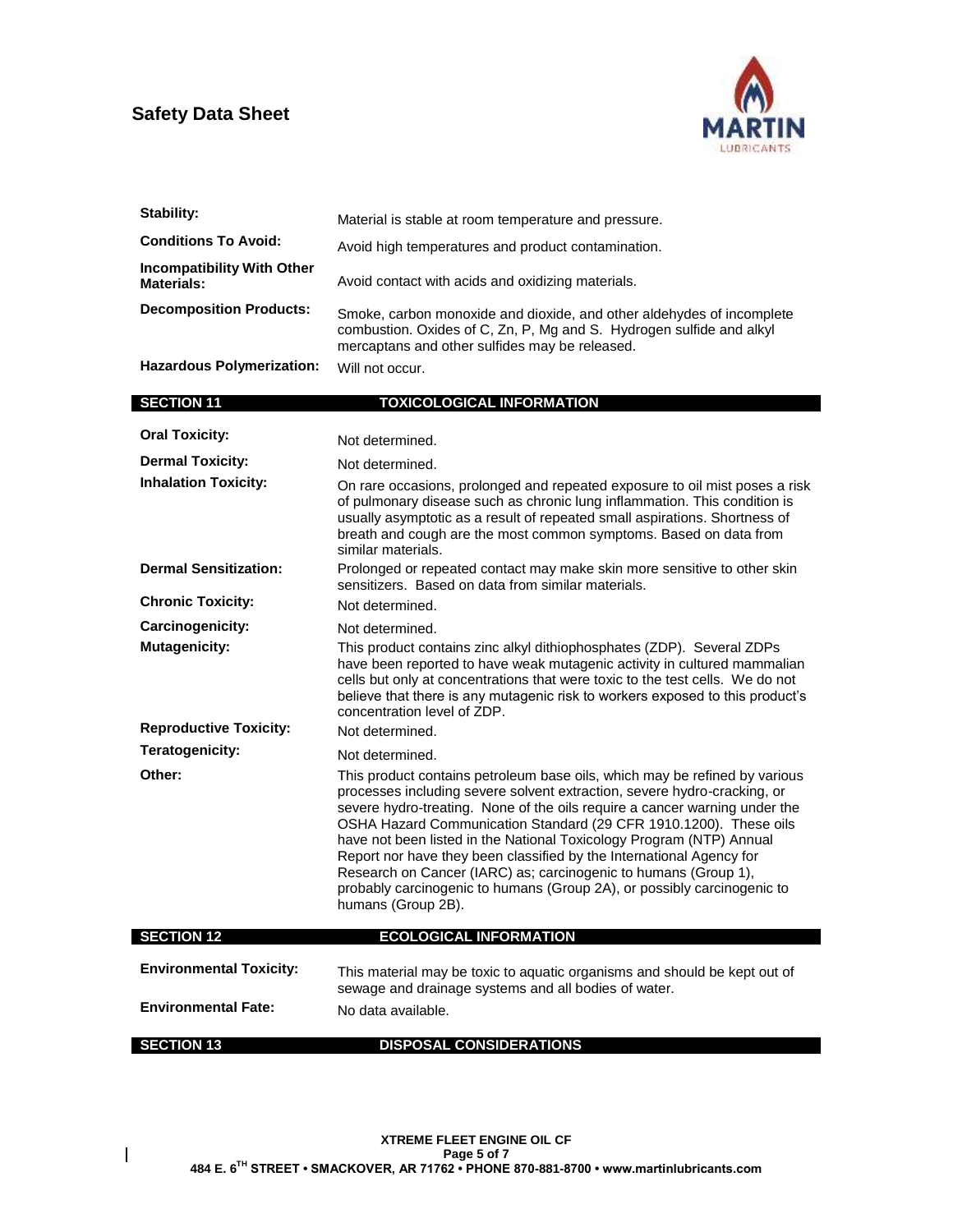

| <b>Waste Disposal:</b>                              | Under RCRA it is the responsibility of the user of the product to determine at<br>the time of disposal whether the product meets RCRA criteria for hazardous<br>waste. Waste management should be in full compliance with federal, state<br>and local laws.            |                                                                                                                                                                                                                                                                                                                                                                         |                  |
|-----------------------------------------------------|------------------------------------------------------------------------------------------------------------------------------------------------------------------------------------------------------------------------------------------------------------------------|-------------------------------------------------------------------------------------------------------------------------------------------------------------------------------------------------------------------------------------------------------------------------------------------------------------------------------------------------------------------------|------------------|
| <b>Disposal Consideration:</b>                      |                                                                                                                                                                                                                                                                        | Place used, contaminated, or excess material into disposable containers<br>and dispose of in a manner consistent with local and state regulations.<br>Contact local environmental or health authorities for approved disposal of<br>this material. Most used oil is reclaimed or incinerated.                                                                           |                  |
| <b>SECTION 14</b>                                   |                                                                                                                                                                                                                                                                        | <b>TRANSPORT INFORMATION</b>                                                                                                                                                                                                                                                                                                                                            |                  |
| <b>U.S. DOT Information</b>                         |                                                                                                                                                                                                                                                                        |                                                                                                                                                                                                                                                                                                                                                                         |                  |
| <b>Bulk Shipping Description:</b>                   | Does not apply to bulk oil shipping.                                                                                                                                                                                                                                   |                                                                                                                                                                                                                                                                                                                                                                         |                  |
| <b>Non-Bulk Shipping</b><br><b>Description:</b>     |                                                                                                                                                                                                                                                                        | Does not apply to non-bulk oil shipping.                                                                                                                                                                                                                                                                                                                                |                  |
| <b>Identification Number:</b>                       | Not applicable.                                                                                                                                                                                                                                                        |                                                                                                                                                                                                                                                                                                                                                                         |                  |
| <b>Hazard Classification:</b>                       | Not applicable.                                                                                                                                                                                                                                                        |                                                                                                                                                                                                                                                                                                                                                                         |                  |
| Other:                                              | See 49 CFR for additional requirements for descriptions, allowed modes of<br>transport, and packaging. For more information concerning spills during<br>transport, consult latest DOT Emergency Response Guidebook for<br>Hazardous Materials Incidents, DOT P 5800.3. |                                                                                                                                                                                                                                                                                                                                                                         |                  |
| <b>IMDG Information</b>                             | This material is not classified as dangerous under IMDG regulations.                                                                                                                                                                                                   |                                                                                                                                                                                                                                                                                                                                                                         |                  |
| <b>IATA Information</b>                             | This material is not classified as dangerous under IATA regulations.                                                                                                                                                                                                   |                                                                                                                                                                                                                                                                                                                                                                         |                  |
|                                                     |                                                                                                                                                                                                                                                                        |                                                                                                                                                                                                                                                                                                                                                                         |                  |
|                                                     |                                                                                                                                                                                                                                                                        |                                                                                                                                                                                                                                                                                                                                                                         |                  |
| <b>SECTION 15</b>                                   |                                                                                                                                                                                                                                                                        | <b>REGULATORY INFORMATION</b>                                                                                                                                                                                                                                                                                                                                           |                  |
| <b>Clean Water Act/Oil</b><br><b>Pollution Act:</b> |                                                                                                                                                                                                                                                                        | Under Section 311 of the Clean Water Act (40 CFR 110) and the Oil<br>Pollution Control Act of 1990, this material is considered an oil. Any spills or<br>discharges that produce a visible sheen or film on surface of water or in<br>waterways, ditches, or sewers leading to surface water must be reported.<br>Contact the National Response Center at 800-424-8802. |                  |
| TSCA:                                               |                                                                                                                                                                                                                                                                        | All components of this material are listed in the U.S. TSCA Inventory.                                                                                                                                                                                                                                                                                                  |                  |
| Other TSCA:                                         | Not applicable.                                                                                                                                                                                                                                                        |                                                                                                                                                                                                                                                                                                                                                                         |                  |
| <b>SARA Title III:</b>                              | Section 302/304                                                                                                                                                                                                                                                        | <b>Extremely Hazardous Substances:</b>                                                                                                                                                                                                                                                                                                                                  | None             |
|                                                     | Section 311/312                                                                                                                                                                                                                                                        | <b>Hazard Categorization:</b>                                                                                                                                                                                                                                                                                                                                           |                  |
|                                                     |                                                                                                                                                                                                                                                                        | Acute (immediate health effects):                                                                                                                                                                                                                                                                                                                                       | Yes              |
|                                                     |                                                                                                                                                                                                                                                                        | Chronic (delayed health effects):                                                                                                                                                                                                                                                                                                                                       | No               |
|                                                     |                                                                                                                                                                                                                                                                        | Fire (hazard):                                                                                                                                                                                                                                                                                                                                                          | <b>No</b><br>No. |
|                                                     |                                                                                                                                                                                                                                                                        | Reactivity (hazard):<br>Pressure (sudden release hazard):                                                                                                                                                                                                                                                                                                               | <b>No</b>        |
|                                                     | Section 313                                                                                                                                                                                                                                                            | <b>Toxic Chemicals:</b>                                                                                                                                                                                                                                                                                                                                                 | Zinc $< 0.10\%$  |
| <b>CERCLA:</b>                                      |                                                                                                                                                                                                                                                                        | For stationary sources - reportable quantity:                                                                                                                                                                                                                                                                                                                           | Not determined.  |
|                                                     | Due to:                                                                                                                                                                                                                                                                |                                                                                                                                                                                                                                                                                                                                                                         | Not applicable.  |
|                                                     |                                                                                                                                                                                                                                                                        | For moving sources - reportable quantity:                                                                                                                                                                                                                                                                                                                               | Not determined.  |